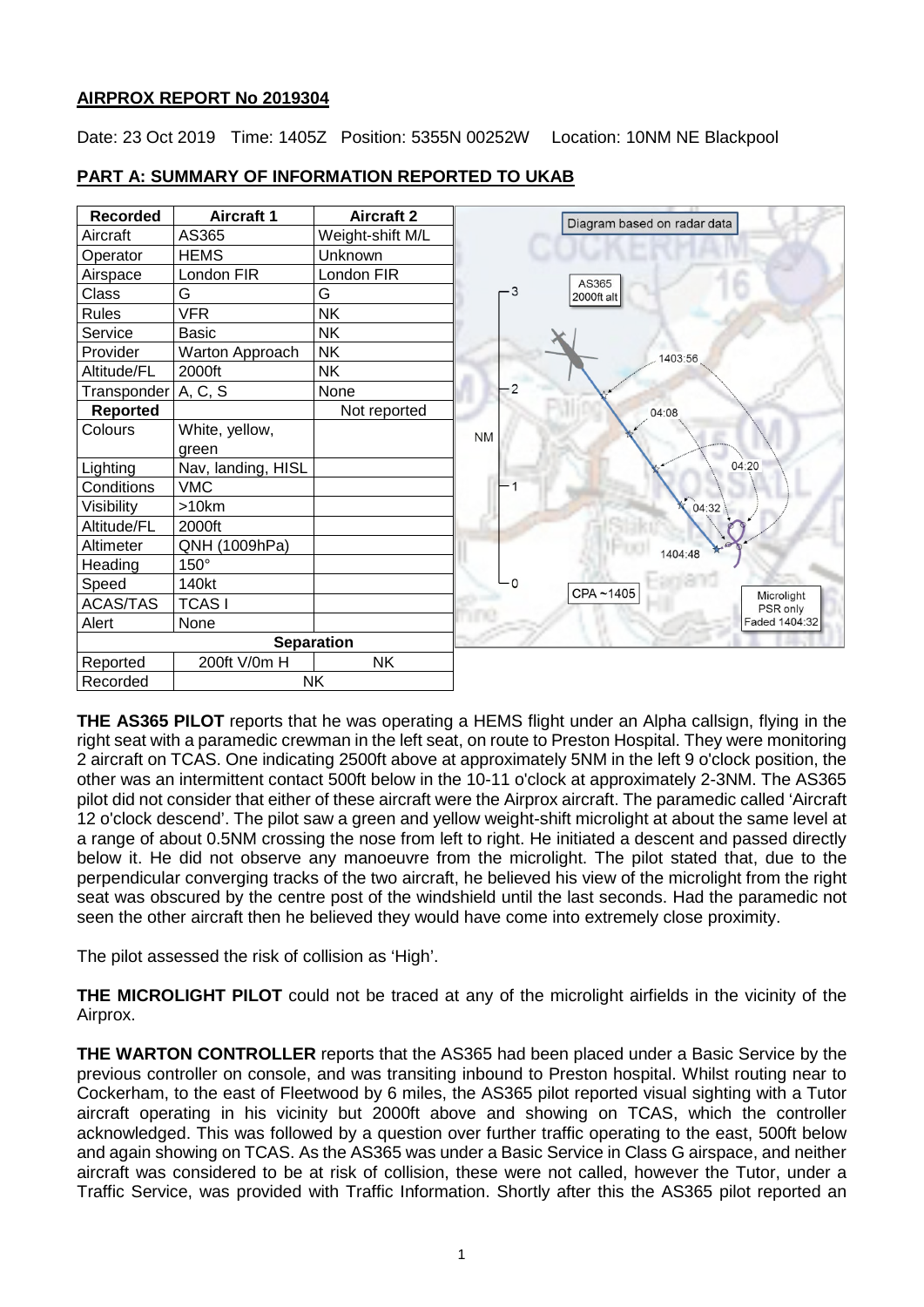Airprox with a microlight in his vicinity, approximately 300ft above, and advised he would be filing an Airprox report. The conflicting traffic was not showing on the radar display nor speaking to Warton Radar.

#### **Factual Background**

The weather at Warton was recorded as follows:

METAR EGNO 231420Z 17011KT 140V200 9999 FEW021 13/08 Q1009= METAR EGNO 231350Z 17010KT 9999 FEW020 12/08 Q1009=

#### **Analysis and Investigation**

#### **UKAB Secretariat**

The AS365 and microlight pilots shared an equal responsibility for collision avoidance and not to operate in such proximity to other aircraft as to create a collision hazard<sup>[1](#page-1-0)</sup>. If the incident geometry is considered as converging then the microlight pilot was required to give way to the AS365<sup>2</sup>.

#### **Summary**

An Airprox was reported when an AS365 and a weight-shift microlight flew into proximity near Garstang Marina at about 1405Z on Wednesday 23<sup>rd</sup> October 2019. Both pilots were operating in VMC, the AS365 pilot under VFR and in receipt of a Basic Service from Warton Approach. It was not possible to trace the microlight pilot.

# **PART B: SUMMARY OF THE BOARD'S DISCUSSIONS**

Information available consisted of a report from the AS365 pilot, radar photographs/video recordings and a report from the air traffic controller involved. Relevant contributory factors mentioned during the Board's discussions are highlighted within the text in bold, with the numbers referring to the Contributory Factors table displayed in Part C.

Due to the exceptional circumstances presented by the coronavirus pandemic, this incident was assessed as part of a 'virtual' UK Airprox Board meeting where members provided a combination of written contributions and dial-in/VTC comments. Although not all Board members were present for the entirety of the meeting and, as a result, the usual wide-ranging discussions involving all Board members were more limited, sufficient engagement was achieved to enable a formal assessment to be agreed along with the following associated comments.

The Board first discussed the controller's actions and agreed that because the microlight did not appear on his radar display and its pilot had not requested a FIS with associated routeing information, he had had no SA on its position (**CF1**) and therefore could not have detected the collision risk with the AS365. Members felt that the microlight pilot should have requested a FIS in such a congested portion of airspace but acknowledged that his aircraft may not have been fitted with a radio. Although the AS365 was equipped with TCAS, it was not compatible with the non-transponding microlight (**CF3**) so neither pilot had SA on the position and converging track of the other (**CF2**). In the absence of all barriers to mitigate collision risk, apart from see-and-avoid, the Board agreed that this event had amounted to a conflict in Class G airspace (**CF4**). The see-and-avoid barrier had functioned, albeit at a much later stage than desirable (**CF5**), and the AS365 pilot was able to take avoiding action. The Board commended the paramedic for his lookout whilst also under a heavy cockpit work-load. A civilian helicopter member also briefed the Board that the AS365 operating company had added a requirement to their Operations Manual not to use a Basic Service if possible whilst engaged in an 'Alpha' call. Although this would not have affected the outcome of this incident, the Board commended such an

 $\overline{\phantom{a}}$ 

<span id="page-1-0"></span><sup>1</sup> SERA.3205 Proximity.

<span id="page-1-1"></span><sup>&</sup>lt;sup>2</sup> SERA.3210 Right-of-way (c)(2) Converging.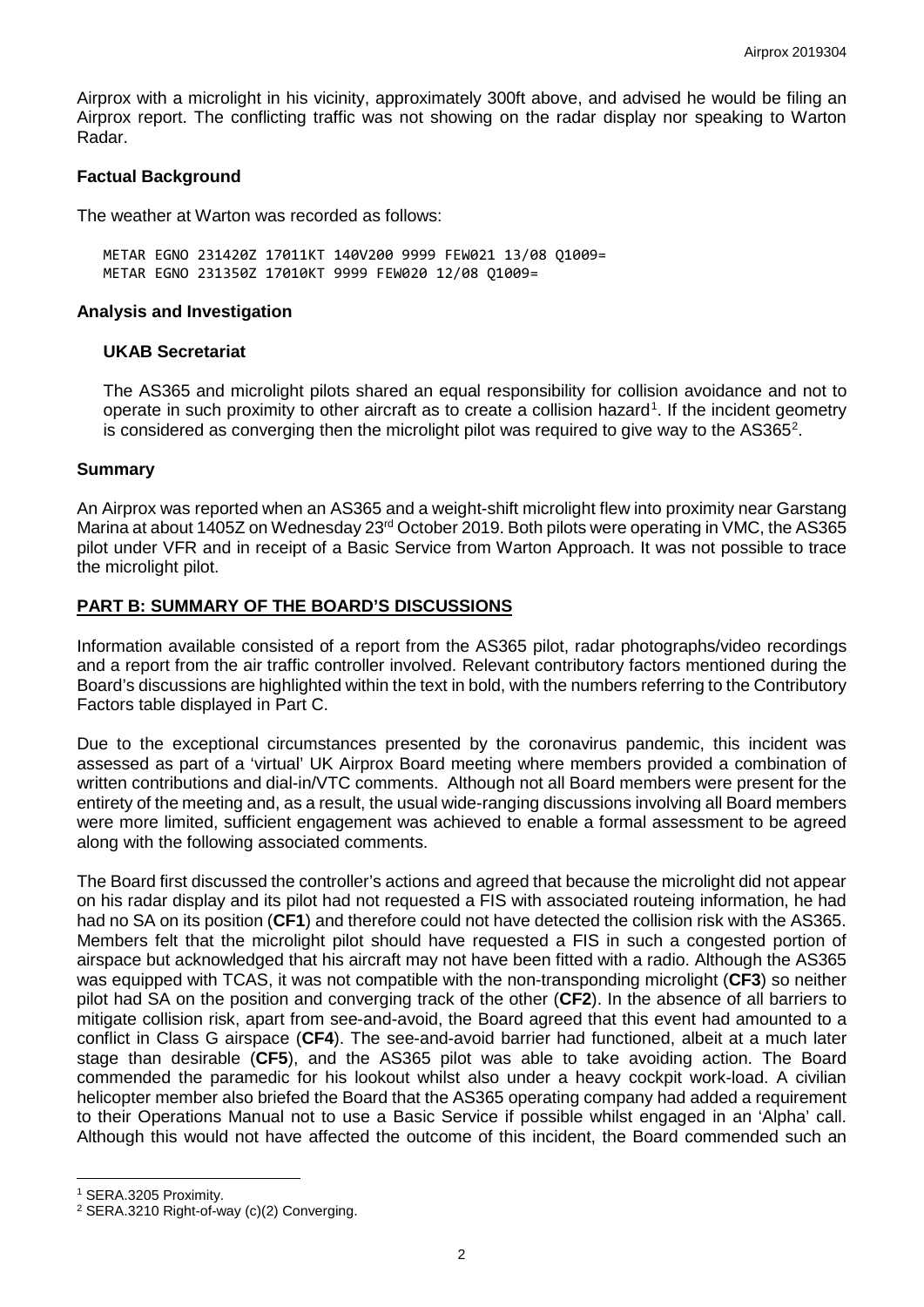approach in general, especially given the high cockpit workload of HEMS taskings. Turning to the risk, members felt that although the AS365 pilot had seen the microlight at a late stage, he had been able to materially increase separation at CPA, albeit with a final separation that indicated that safety had not been assured.

# **PART C: ASSESSMENT OF CONTRIBUTORY FACTORS AND RISK**

# Contributory Factors:

|     | 2019304                                                        |                                                                                             |                                                      |
|-----|----------------------------------------------------------------|---------------------------------------------------------------------------------------------|------------------------------------------------------|
| CF. | <b>Factor</b>                                                  | <b>Description</b>                                                                          | Amplification                                        |
|     | <b>Ground Elements</b>                                         |                                                                                             |                                                      |
|     | • Situational Awareness and Action                             |                                                                                             |                                                      |
| 1   | Contextual                                                     | • Situational Awareness and Sensory Events                                                  | Generic, late, no or incorrect Situational Awareness |
|     | <b>Flight Elements</b>                                         |                                                                                             |                                                      |
|     | • Situational Awareness of the Conflicting Aircraft and Action |                                                                                             |                                                      |
| 2   | Contextual                                                     | • Situational Awareness and Sensory Events                                                  | Generic, late, no or incorrect Situational Awareness |
|     | • Electronic Warning System Operation and Compliance           |                                                                                             |                                                      |
| 3   | Technical                                                      | • ACAS/TCAS System Failure                                                                  | Incompatible CWS equipment                           |
|     | • See and Avoid                                                |                                                                                             |                                                      |
| 4   | Contextual                                                     | • Near Airborne Collision with Aircraft, Balloon,<br>Dirigible or Other Piloted Air Vehicle | A conflict in the FIR                                |
| 5   | <b>Human Factors</b>                                           | • Monitoring of Other Aircraft                                                              | Late-sighting by one or both pilots                  |

Degree of Risk: B.

Recommendation: Nil.

Safety Barrier Assessment<sup>[3](#page-2-0)</sup>

In assessing the effectiveness of the safety barriers associated with this incident, the Board concluded that the key factors had been that:

# **Ground Elements:**

**Situational Awareness of the Confliction and Action** were assessed as **not used** because the AS365 was not in receipt of a FIS that required it to be monitored and the microlight aircraft was not visible on the controller's radar or in receipt of a FIS.

# **Flight Elements:**

 $\overline{\phantom{a}}$ 

**Situational Awareness of the Conflicting Aircraft and Action** were assessed as **ineffective** because each pilot had no SA on the other converging aircraft.

**Electronic Warning System Operation and Compliance** were assessed as **ineffective** because the microlight was not transponding and therefore not compatible with the AS365 TCAS.

**See and Avoid** were assessed as **partially effective** because the AS365 pilot saw the microlight at a late stage and the microlight pilot, who presumably did not wish to fly into close proximity with the AS365, had either seen the AS365 too late to give way or not at all before CPA.

<span id="page-2-0"></span><sup>&</sup>lt;sup>3</sup> The UK Airprox Board scheme for assessing the Availability, Functionality and Effectiveness of safety barriers can be found on the [UKAB Website.](http://www.airproxboard.org.uk/Learn-more/Airprox-Barrier-Assessment/)